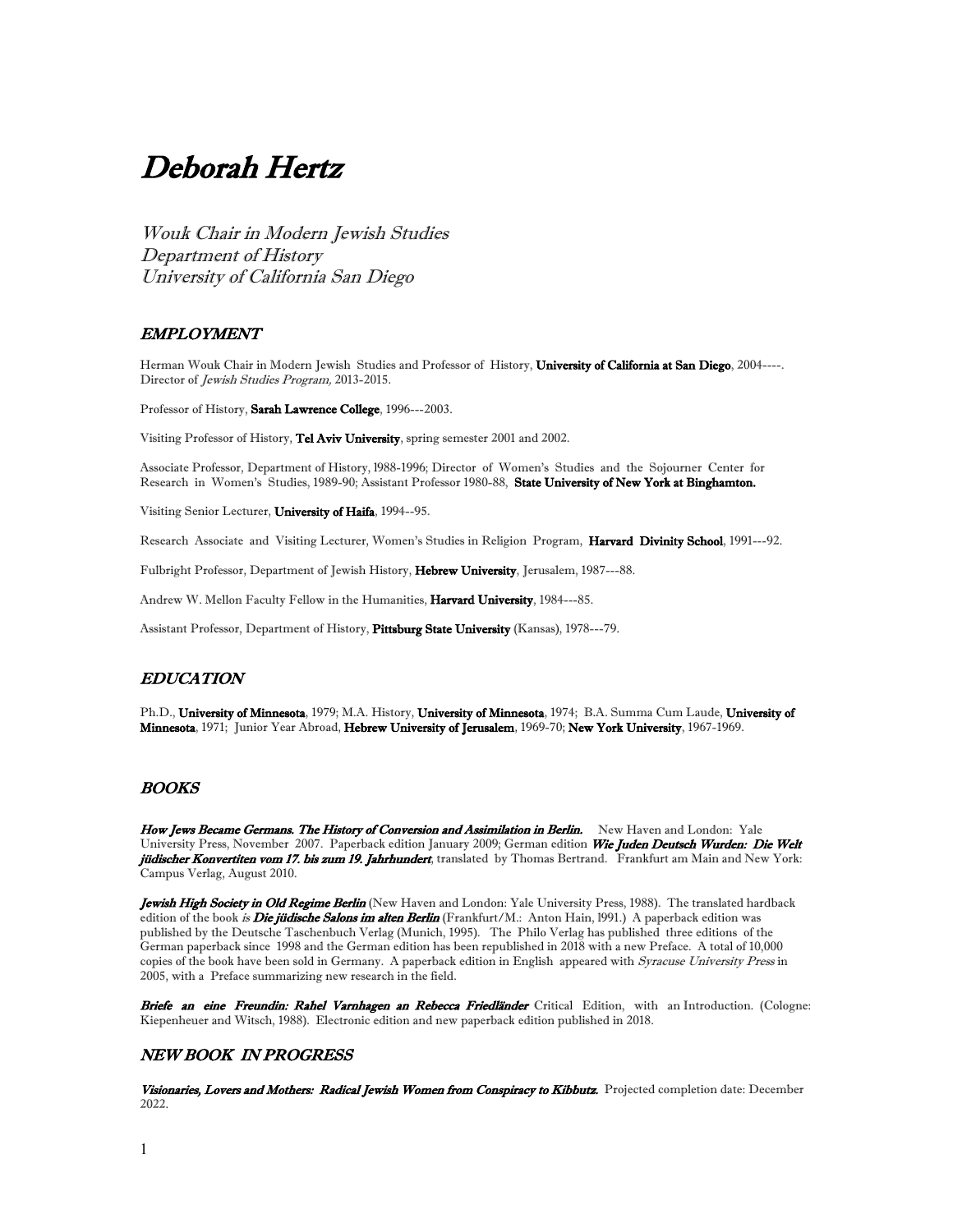## ARTICLES PUBLISHED

"Music as Ornament, Music as Profession: Revisiting Fanny Mendelssohn Hensel and Clara Schumann," in the *Annales Paris* Center of the Polish Academy of Sciences (Winter 2020).

"Fanny Mendelssohn Hensel's Italian Cross," in Leo Baeck Institute Shared History Project: 1700 Years of Jewish Life in German-Speaking Lands (New York, 2021), Internet only.

The Troubled Friendship between Rahel Levin and Clemens Brentano in the Shadow of the Christlich-Deutsche Tischgesellschaft," Leo Baeck Institute Yearbook Volume 64, (Oxford, England, 2019). The essay also appeared in German translation: "Warum Rahel Levin Clemens Brentanos Freundschaft sucht: Seine Satiren and ihr Schmerzenschrei," in Juedische und christliche Intellektuelle in Berlin um 1800: Freundschaften-Partnerschaften-Feindschaften (Berlin: Wehrhahn Verlag 2021).

"Henriette Herz as Jew, Henriette Herz as Christian: Relationships, Conversion, Antisemitism," in Hannah Lotte Lund, Ulrike Schneider and Ulrike Wels, eds., Die Kommunikations-, Wissens- und Handlungsräume der Henriette Herz (Göttingen: V and R unipress, 2017), 117-140.

 "Manya Shochat and her Travelling Guns: Jewish Radical Women from Pogrom Self-Defense to the First Kibbutzim," in Jack Jacobs, ed., **Jews and Leftist Politics: Judaism, Israel, Antisemitism, and Gender** (Cambridge, England: Cambridge University Press, 2017), 200-216.

"Love, Money and Career in the Life of Rosa Luxemburg," in Leslie Morris and Jay Geller, Three Way Street: German Jews and the Transnational (Ann Arbor: University of Michigan press, 2016).

"Judaism in Germany 1650---1815," in the *Cambridge History of Judaism* Volume 7 (Cambridge England: Cambridge University Press, 2017), edited by Adam Sutcliffe and Jonathan Karp.

"Dangerous Politics, Dangerous Liaisons: Love and Terror Among Jewish Women Radicals in Czarist Russia," in Histoire, Economie et Société (Volume 33, Number 4, 2014).

Digi-Baeck: Five Hundred Years of German-Jewish History Online. Leo Baeck Institute Memorial Lecture 55 (New York and Berlin, 2012).

"Family Love and Public Judaism: The Conversion Problematic in Nineteenth Century Germany," in a museum catalogue edited by Dr. Hanno Loewy, entitled Treten Sie ein! Treten Sie aus! Konversionen (Jüdische Museum Hohenhems, Germany, October 2012).

"The Red Countess Helene von Racowitza: From the Edict of Emancipation in 1812 to Suicide in 1912," in Irene Diekmann, ed., Das Emanzipationsekikt von 1812 in Preu*β*en, Europäisch-jüdische Studien, Beitrag 15 (Berlin: de Gruyter, 2013), the proceedings of a conference on the 200<sup>th</sup> Anniversary of the Edict of Emancipation sponsored by the Moses Mendelssohn Zentrum at the University of Potsdam.

"Masquerades and Open Secrets, Or New Ways to Understand Jewish Assimilation," in a collection edited by Hannah Lotte Lund, Anna-Dorothea Ludewig and Paola Ferruta. Versteckter Glaube oder doppelte Identititäte? Das Bild des Marranentums im 19. und 20. Jahrhundert. Hildesheim Germany, Olms Verlag, 2011.

"Männlichkeit und Melancholie in Berlin der Biedermeierzeit," in Deutsche-Jüdische Geschichte als Geschlechtergeschichte, edited by Stephanie Schüler-Springorum (Hamburg 2006).

"Public Leisure and the Rise of the Salons," in Early Modern Europe: Issues and Interpretations, edited by James Collins and Karen Taylor (Blackwell Publishing, London, 2005). This article is reprinted from Chapter Six of my *Jewish High Society in* Old Regime Berlin.

"Dueling for Emancipation: Jewish Masculinity in the Era of Napoleon," in *Jüdische Welten: Juden in Deutschland vom 18*. Jahrhundert bis in die Gegenwart. Festschrift for Monika Richarz, edited by Marion Kaplan and Beate Meyer (Hamburg: Wallstein Verlag, 2005), 69-85.

"Amalie Beer als Schirmherrin bürgerlicher Kultur und religiöser Reform," Der Differenz auf der Spur. Frauen und Gender in Aschkenas, a volume in the series *Minima Judaica*, edited by Christiane Müller and Andrea Schatz, (Berlin: Metropol Verlag, 2004)

"Be Careful What You Wish For: Missing Women in the New Picture of Jewish Masculinity," in Femininities, Masculinities and the Politics of Sexual Difference, edited by Dorothy Sue Cobble (New Brunswick, New Jersey, 2004).

"Die Sexualpolitik der Jüdischen Politik im Leben Ludwig Börnes ," in a volume edited by Frank Stern, Ludwig Börne:

.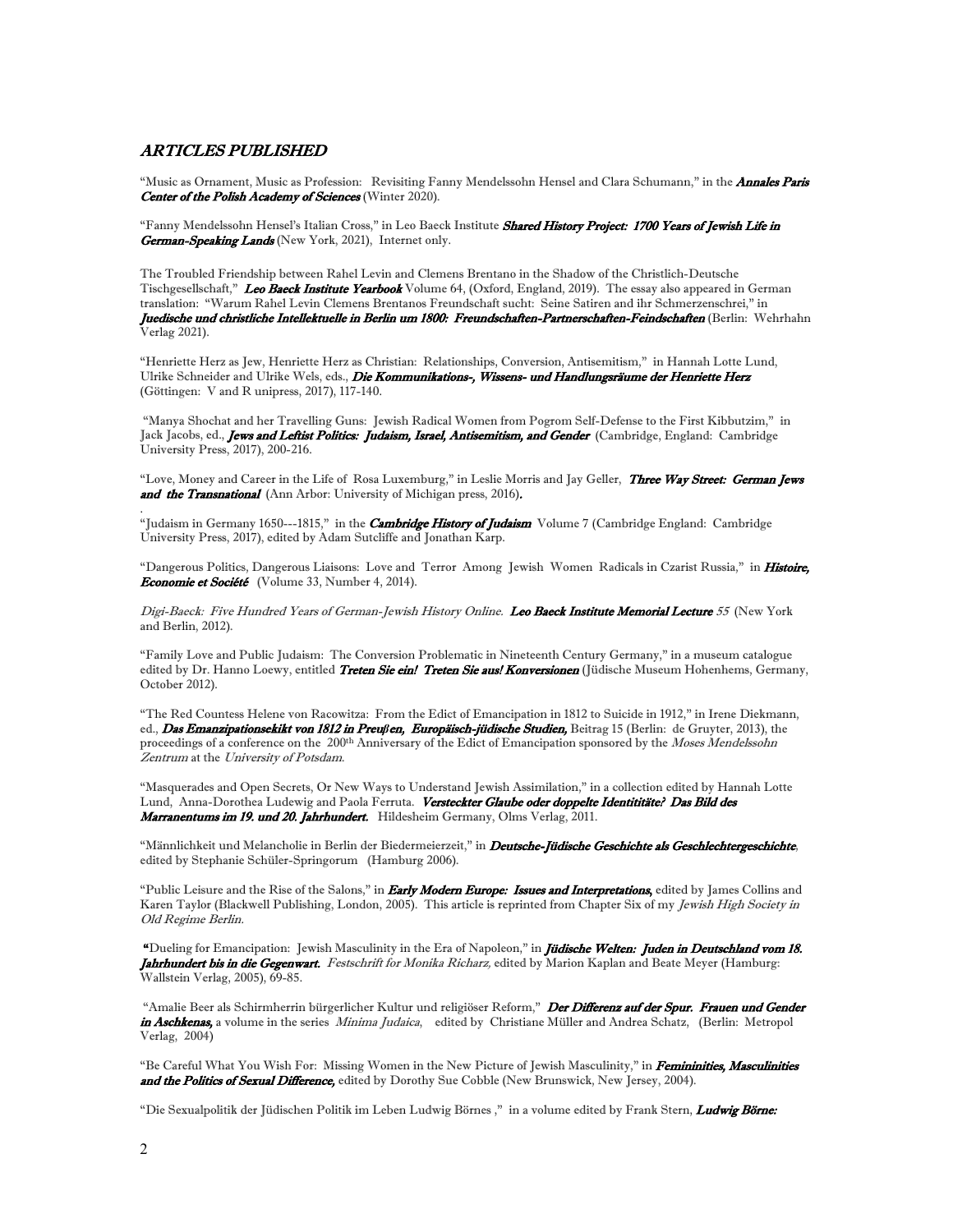#### Deutscher Schriftsteller, Jude, Demokrat, (Berlin: Aufbau Verlag, 2003).

"The Troubling Dialectic Between Reform and Conversion in Berlin, 1815-45," in the Schriftenreihe of the Leo Baeck Institute, entitled Towards Normality: Patterns of Assimilation and Acculturation of German-Speaking Jews, edited by Rainer Liedtke and David Rechter (J.C.B. Mohr, 2002).

"The Message of the Roosters," in a volume entitled Oekonomische Potenz und Interkulturalitaet. Bedeutung und Wandlungen der mitteleuropaeischen Hofjudenschaft auf dem Weg in die Moderne, edited by Rotraud Ries and Friedrich Battenberg (2003).

"Jüdische Mäzene und Persönlichkeiten des öffentlichen Lebens im Berlin des Biedermeier," in the Wiener Jahrbuch für jüdische Geschichte, Kultur, und Museumswesen, Volume 5 (2000-2001), 53---68.

"The Lives, Loves and Novels of the Converted Lewald Cousins from Königsberg," in The Leo Baeck Institute Year Book 46 (2001), 95-112 and "Response to Dagmar Herzog," 159-163.

"Theilhaber's 'Racial Suicide' or Scholem's 'Myth of Symbiosis:' Interpreting Conversion Rates in Nineteenth-Century Berlin," in The Margins of Jewish History, edited by Marc Raphael (Williamsburg, Virginia: 2001). A revised version of this article, with the title "Racial Suicide, Or Not? Interpreting Conversion Rates in Nineteenth-Century Berlin," has been published in a festschrift for Professor Julius Schoeps edited by Willi Jasper, Preußens Himmel breitet seine Stern. Deutsch-Jüdische Geschichte, Politik und Kultur im 19 und 20 Jahrhundert (Berlin, 2002).

"The Genealogy Bureaucracy in the Third Reich," in **Jewish History** 11 (Fall, 1997), 53--78.

"Towards a Definition of Mass Conversion: Comments on Klausner's Discussion of the Conversion of American Jews," Contemporary Jewry 18 (1997).

"The Despised Queen of Berlin Jewry, Or, the Life and Times of Esther Liebmann," in From Court Jews to the Rothschilds: Art, Patronage, and Power 1600-1800, edited by Vivian Mann and Richard Cohen (Munich and New York: Prestel Verlag, 1996).

"Madame de Stael pays a visit to the Berlin salons of the lucky Jewish dilettantes," in Yale Companion to Jewish Writing and Thought in German Culture, 1096--1996 edited by Jack Zipes and Sander Gilman (New Haven and London: Yale University Press, 1997). (This article is a completely revised and shortened version of Chapter Six of my Jewish High Society.)

"Why Did the Christian Gentleman Assault the *juedische Elegant*? Four Conversion Stories from Berlin 1816--1825," in the Leo Baeck Institute Year Book 40 (1995).

"Leaving Judaism for a Man: Female Conversion and Intermarriage in Germany, 1812--1819," in Zur Geschichte der juedischen Frau in Deutschland, edited by Julius Carlebach (Berlin: Metropol Verlag, 1993).

"Jewish Women in Europe, 1750--1932: A Bibliographic Guide," co-authored with Jane Arnold and Julie Rubin, in Jewish History 7 (1993).

"Women at the Edge of Judaism: Female Converts in Germany, 1600--1750," in Jewish Assimilation, Acculturation and Accomodation edited by Menachem Mor (Landam, Maryland: University Press of America, 1991).

"Love, Work and Jewishness in the Life of Fanny Lewald," in From East to West: Jews in a Changing Europe, 1750-1870 edited by Frances Malino and David Sorkin (Oxford: Basil Blackwell, 1991). The article was reprinted in a new edition with the title Profiles in Diversity 1750-1870: Jews in a Changing Europe (Detroit: Wayne State University Press, 1997).

"Seductive Conversion in Berlin, 1770-1809," in Todd Endelman, ed., Jewish Apostasy in the Modern World (New York: Holmes and Meier, 1987).

"Inside Assimilation: Rebecca Friedlaender's Rahel Varnhagen," in German Women in the Eighteenth- and Nineteenth Centuries, M.J. Maynes and R.E. Joeres, eds. (Bloomington: Indiana University Press, 1986).

"Hannah Arendt's Rahel Varnhagen," in German Women in the Nineteenth Century, John Fout, ed. (New York: Holmes and Meier, 1984).

"Intermarriage in the Berlin Salons," Central European History 16 (December, 1984). "Mischehen in den Berliner Salons," a translation of this article, appeared in the **Bulletin des Leo Baeck Instituts** 79 (1988). A revised version of the article appeared as "Emancipation Through Intermarriage. Jewish Women in Old Berlin," in Judith Baskin, ed., Jewish Women: Historical Essays (Detroit: Wayne State University Press, 1991). A reprint edition of the volume appeared in 1998, and the essay was thoroughly revised for that new edition.

"Signs of Oppression: Pre-Nazi Germany," in *Holocaust Education*, Marcia Littell, ed. (New York: Edwin Mellon Press, 1985).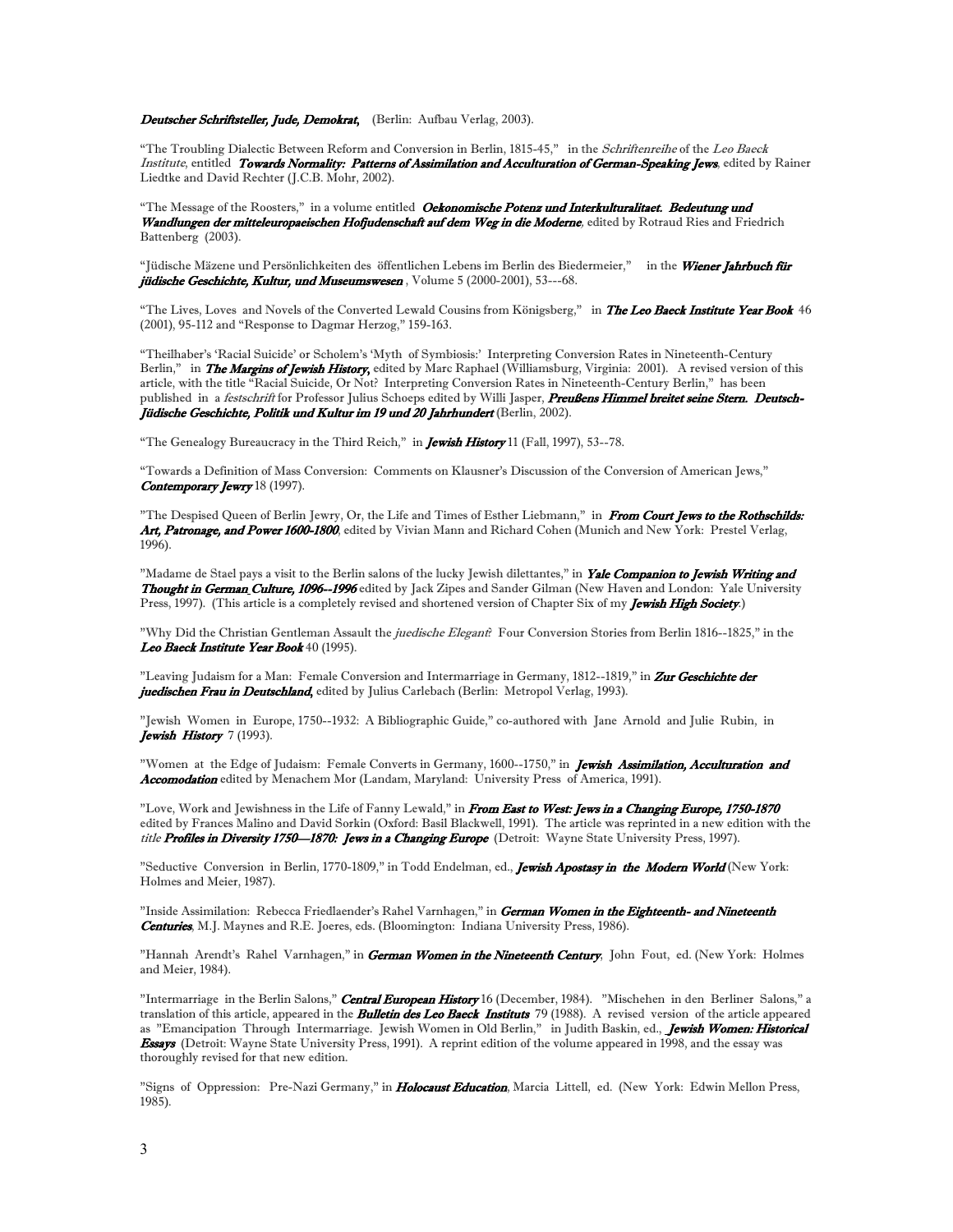"The Varnhagen Collection is in Krakow," **American Archivist** 44 (Summer, 1981), 223-228.

"Salonières and Literary Women in Late Eighteenth-Century Berlin, New German Critique 14 (Spring, 1978), 97-108.

## COMMENTS IN VOLUMES OF CONFERENCE PROCEEDINGS

"Contacts and Relations in the Pre-Emancipation Period----A Comment," in *In and Out of the Ghetto. Jewish-Gentile* Relations in Late Medieval and Early Modern Germany edited by R. Po-chia Hsia and Hartmut Lehmann (Cambridge, England: Cambridge University Press, l995).

Response to "Feminist Scholarship and Germanistik," in German Studies in the USA (DAAD Conference Proceedings, Arizona State University, 1989).

## BRIEF ENCYCLOPEDIA ARTICLES

Articles on "Dorothea Mendelssohn Schlegel," "Rahel Levin Varnhagen," in the Second Edition of the Jewish Encyclopedia, edited by Fred Skolnik, 22 volumes, (MacMillan press, 2006).

Article on Fanny Bacher Hertz, in *Das jüdische Hamburg: Ein Nachschlagewerk* (Hamburg, 2006)

"Jewish Salon Women," in the *Blackwell Companion to Jewish Culture* (Oxford: Basil Blackwell, 1990). Revised version of the article was included in a new edition of the volume in June 2003.

"Dorothea Mendelssohn Schlegel," in *Jewish Women: A Comprehensive Historical Encyclopedia*, edited by Paula Hyman and Dalia Ofer (Jerusalem: Shalvi Publishing, 2006).

"Konversion in Europa" Handbuch zur Geschichte der Juden in Europa, edited by Julius H. Schoeps, Elke-Vera Kotowski and Hiltrud Wallenborn (Darmstadt: Primus Verlag, 2001), 322-335.

"Salons in Germany," for The Encyclopedia of the Enlightenment edited by Alan Charles Kors (New York: Oxford University Press, 2003).

## POPULAR ARTICLES

"Intersectionality and the Jews in the Age of Trump," Los Angeles Review of Books [BLARB], December 28, 2018).

"How the Blumenfelds Lost Their Women: A Family's Roots Journey to Latvia," in Lilith Volume 37, Number 4 (Winter, 2012-13), 26-33.

"Memories of the Rothberg School at the Hebrew University," The Rothberg Alumni Register Newsletter Number 22 (2010).

"Assimilation: A History Lesson," The Jewish Chronicle (London), March 2008.

"Ararat on the Erie," San Diego Jewish Journal (September 2004), 90---93.

"Jewish Women and their Salons: The Power of Conversation," in Tikkun On Line Exclusives, September 27, 2005. Reprinted in Journal: Jewish Museum of Australia 11 (November, 2006), 8---9.

"Yehudia Ba-Bayit, Maskilah Be-Za-atah," {Hebrew}, in the Israeli journal Metropolim special issue on Berlin, (Tel Aviv, June 2003.), 36---38.

"Ihr offenes Haus---Amalia Beer und die Berliner Reform," in Kalonymos: Beiträge zur deutsche-jüdischen Geschichte aus dem Salomon-Ludwig Steinheim-Institut (April 1999), University of Duisburg, Germany.

# PUBLISHED SYLLABI

"The History of Jewish Women in Europe, 1700--1932," in Gender and Jewish Studies: A Curriculum Guide, edited by Judith Baskin and Shelly Tenenbaum (New York: Biblio Press, 1994).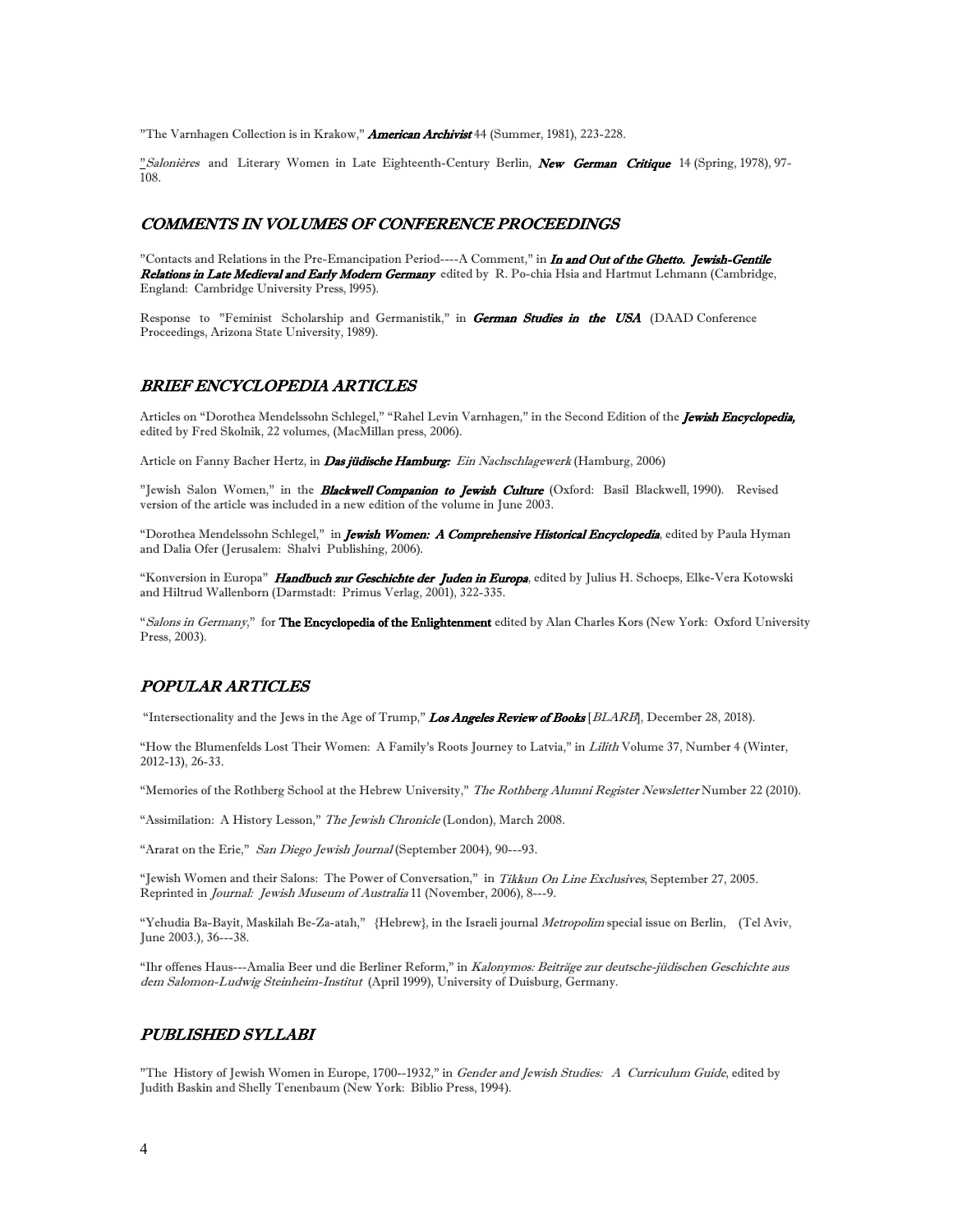# PUBLISHED OR FILM INTERVIEWS

Book talk, How Jews Became Germans, D.J. Wills bookstore, La Jolla California, December 2007, available on You-tube

Interview on Jewish assimilation for Swedish television show Max's Europe in the Nineteenth Century, by Johan Romin, Spring 2009.

Sarah Strasser, "Jewish Women on the Verge of a Nervous Breakdown: An Interview with Deborah Hertz," in Mosaic: Review of Jewish Thought and Culture (Fall, 1989).

"Focus on Fulbright Alumni," a summary of my recent research , Fulbright Israel Review (Autumn, 2001), 10-11.

Interview with WBAI Radio, Beyond the Pale, on "High Culture Motherhood and the Birth of Reform Judaism," April 1999.

Interview on "Jewish Culture in Twentieth-Century Central Europe," with Mr. Jason Starr, for a documentary on Gustav Mahler's Third Symphony, March 2000.

# ARTICLES IN MUSEUM EXHIBITION CATALOGUES

Commentary on the "Album Amicorum of Rebecca Itzig Ephraim," for the exhibition Major Intersections: Treasures from the Roots and routes of Jewish Life at the Yeshiva University Museum at the Center for Jewish History, New York City, Summer 2000.

# PUBLICATIONS ABOUT MY WORK

Noam Lead, "Behind the Lectern: Making History Present, UCSD Guardian (April 18, 2016).

Heinz Karl Krueger, "Die Rebellion der Töchter," (based on the translated edition of my Jewish High Society) in Der Spiegel (March 25, 1991).

A translation of the Der Spiegel article appeared in the weekly edition of the Israeli newspaper Ha-Aretz (Volume 72/21796; March 31--April 4, 1991).

# BOOK REVIEWS

Review of Rebecca Cypess and Nancy Sinkoff, eds., Sara Levy's World: Gender, Judaism, and the Bach Tradition in Enlightenment Berlin (Rochester, New York: University of Rochester Press, 2018) and Liliane Weissberg, Münzen, Händen, Finger: Berliner Hofjuden und die Erfindung einer deutschen Musikkulture, in Nashim: A Journal of Jewish Women's Studies and Gender Issues, Number 35, (Fall 2019), 216-220.

Review of Hilde Spiel, Fanny von Arnstein, Daughter of the Enlightenment (old edition; new edition), in the Jewish Review of Books ( Summer, 2015).

Review of Robin Judd, Contested Rituals: Circumcision, Kosher Butchering, and Jewish Political Life in Germany 1843-1933 (Ithaca, 2007), in the American Historical Review (February 2009).

Review of Elisheva Carlebach, *Divided Souls: Converts from Judaism in Germany*, 1500-1750 (Yale University Press, 2001), for the American Historical Review.

Review of Liliane Weissberg's edition of Hannah Arendt's Rahel Varnhagen: The Life of a Jewess and Heidi Thomann Tewarson's Rahel Levin Varnhagen in Lilith (Volume 2, number 2, Summer 1999), 38-39;

Review of Peter Pulzer, Jews and the German State (Oxford, 1992) and Jonathan Frankel and Steve Zipperstein, Assimilation and Community (Cambridge, 1992), for The Journal of Modern History 67 (December 1995).

Review of Paul Lawrence Rose, Revolutionary Antisemitism in Germany from Kant to Wagner (Princeton University Press 1990), in The Journal of Modern History 65 (December, 1993).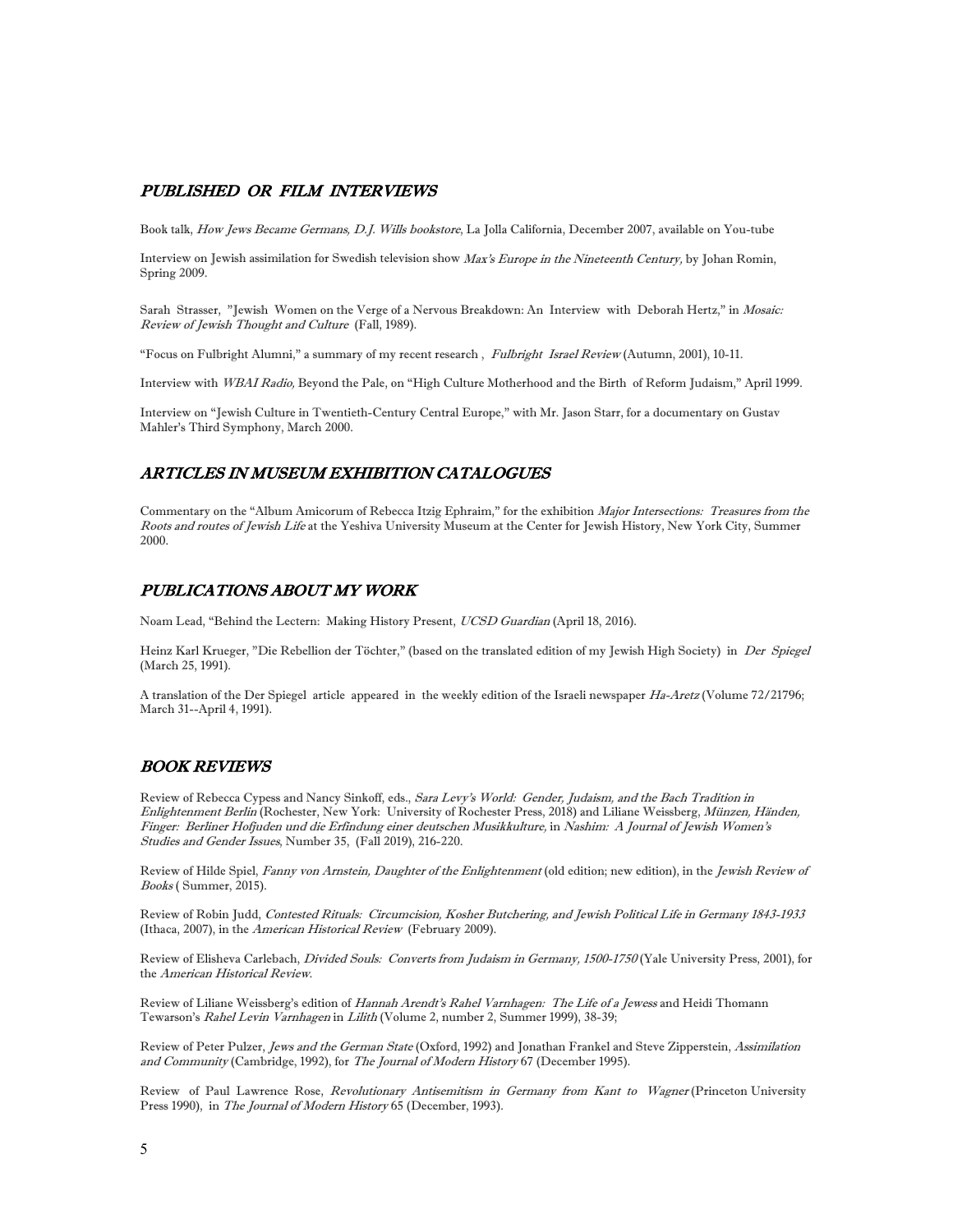Review of R. Erb and W. Bergmann, Die Nachtseite der Judenemanzipation and W.E. Mosse, The German-Jewish Economic Elite in Social History (England) 17 (1992), 128--132.

Review of M. Kaplan, The Marriage Bargain: Women and Dowries in European History in Journal of Interdisciplinary History IX (Autumn, 1988), 302-304.

Review of R. Bridenthal, A. Grossman, M. Kaplan, eds., When Biology Became Destiny: Women in Weimar and Nazi Germany in History Workshop Journal 11 (Spring, 1986).

Review of Carolyn Lougee, Le Paradis des Femmes: Women, Salons, and Social Stratification in Seventeenth Century France, in Journal of Social History 21 (Winter, 1978), 327-330.

# ACADEMIC PRESENTATIONS, 2022--1988

## 2022

Comment at the Indiana University conference in Berlin, "Women, Religion and the History of the Emotions in Modern Germany and Beyond," June

#### 2021

"Bertha Pappenheim and Zionism: Defending Prostitutes, Critiquing Kibbutz Families," Antisemitism and Sexuality Reconsidered, conference at the Center for Research on Antisemitism, Technical University Berlin December

"Ambition, Hypocrisy and the Allure of German Nationalism: Jewish Salons in the Age of Napleon," Einstein Forum, Potsdam, Germany, December.

#### 2020

Leo Baeck Institute New York Book Club, Discussion of Hilde Spiel, Fanny von Arnstein: Daughter of the Enlightenment, February [Zoom]

"Talent, Ambition, Wealth: Jewish Women in the Arts in the Nineteenth Century," Leo Baeck Institute, New York, June [Zoom]

## 2019

"Jewish Radicals in the Era of the 1905 Revolution: Did Gender Matter?" Association for Jewish Studies Annual Meeting, December 15 2019, and chair of panel on "The Wandering Jew."

"Music as Ornament, Music as Career: Fanny Hensel and Clara Schumann Revisited" conference in Paris sponsored by the Polish Academy of Science, Etre Juive dans l'Europe de Maria Szymanowska: Talents, Ambitions, Perspectives, September 2019.

Speaker on a panel on "The State of Gender Studies in Modern German History (2): The Decline of Gender of Ready to be Reimagined?" German Studies Association, October 4, 2019, Portland Oregon.

"Hebrew Bedouins and Muscular Eves: Sexuality, Violence and Romance in the Era of the First Kibbutzim," Middle East Studies Association Annual Meeting, November 15, 2019.

"Using Intersectionality to Interpret Jewish and German History," West Coast Germanists Workshop, University of Southern California, April.

#### 2018

"Jews and the Intersectionality Problematic," Panel on "Crossing Boundaries, Rewriting Nineteenth-Century Central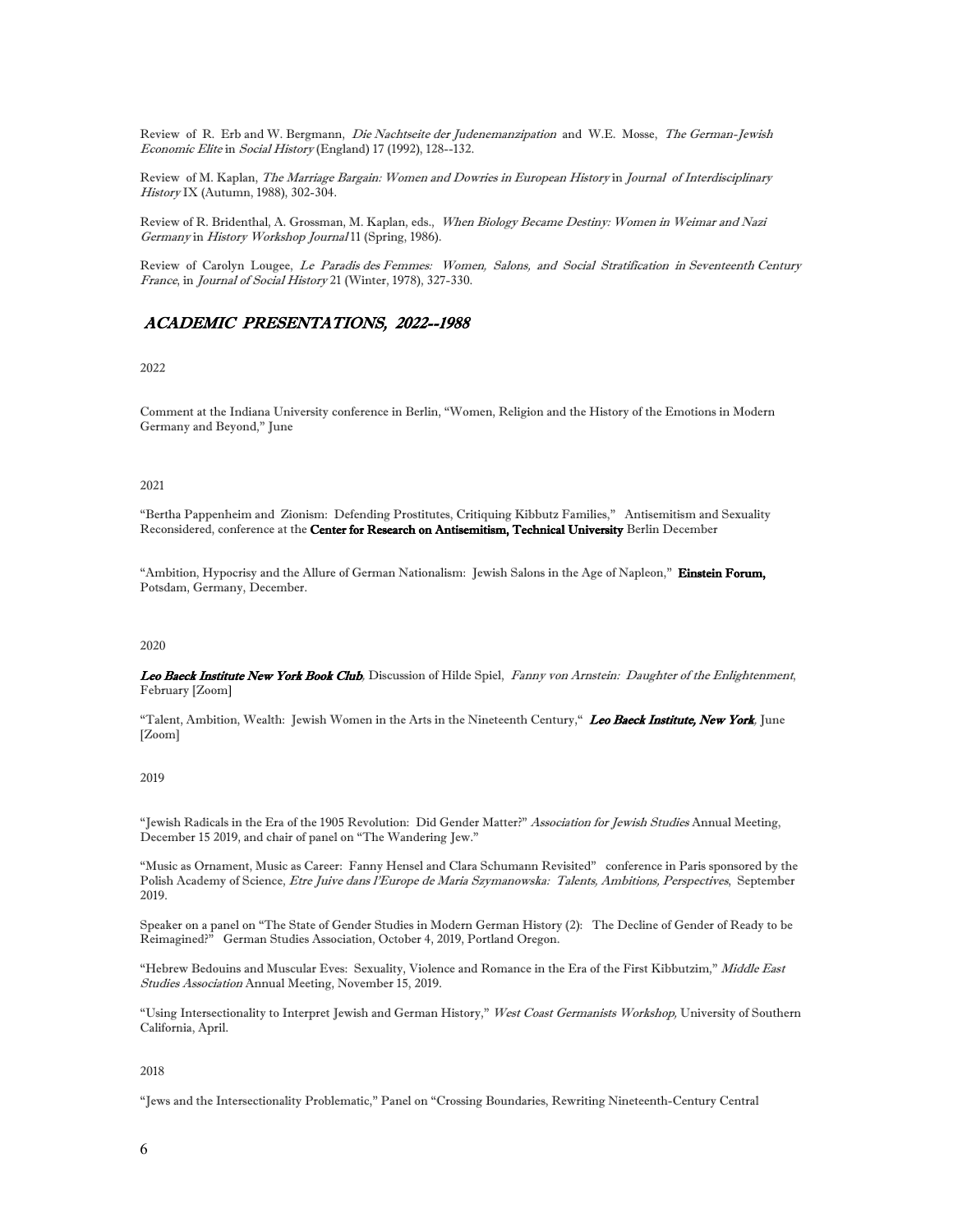European History, American Historical Association, January 4.

"Firebrands and Intellectuals: Two Political Paths for Radical Jewish Women in Russia and Beyond, 1881-1914," Workshop on Gendering Jewish Internationalism, Oxford University, in March.

Respondent to book launch for David Myers, "Why Study Our History," at the Alan Leve Center for Jewish Studies, UCLA, February 13.

2017

"Passing and Covering: Jewish Women in the German Women's Movement," Association Jewish Studies in December.

2016

"Affairs of the Mind: The Salon and Jewish Women Writers" Alan Leve Center for Jewish Studies April 19

"Why Rahel Levin Befriended Clemens Brentano," Jüdische und christliche Berliner Intellektuelle um 1800, at the Jüdisches Museum Berlin, April.

"Jewish Women and their Friends and Enemies in the German Women's Movement," German Studies Association in October.

"Pedagogical Tower of Babel: Land of Israel Studies Pro and Con," Association Jewish Studies, December.

2015

Henriette Herz's Conversion Revisited: Conviction, Hypocrisy, Widowhood," keynote address at conference on Henriette Herz, sponsored by the Moses Mendelssoh Zentrum at the University of Potsdam, Germany, and held at the Berlin-Brandenburg Academy of Sciences and the Humanities, June.

#### 2014

Concluding Panel, "Sara Levy's World: Music, Gender and Judaism in Enlightenment Berlin," Rutgers University, New Brunswick New Jersey, September 30.

"Teen Firebrands Join Ha-Shomer While Wives and Philanthropists Organize Zionism Abroad," presented at the Berkshires Conference of Women's History, Toronto, Canada, May.

## 2013

"Dangerous Politics, Dangerous Liaisons: Love and Faith Among Jewish Women Radicals in Czarist Russia," at a conference at the Sorbonne in Paris on *Entre Judaisme et christianisme*, October.

"Bertha Pappenheim: Victim of Feminist Antisemitism, Yet Hostile to Zionism," Israel Studies Conference, University of California at Los Angeles, June.

#### 2012

"Two Free and Happy People: The Socialist and Feminist Experiences of Helene von Racowitza and Serge von Schwetisch in New York City, 1877-1890, Jews and New York City Research Group at the Center for Jewish History, October 2012.

Panel participant at the conference Digi-Baeck: Accessing 500 Years of German Jewish History, Center for Jewish History, October 2012.

"Teen Firebrands Join Ha-Shomer While Wives and Philanthropists Organize Zionism Abroad," Association for Jewish Studies Annual Meeting, Chicago 2012.

"Love, Money and Career in the Life of Rosa Luxemburg," at an international conference on Jews and the Left, sponsored by the YIVO Institute at the **Center for Jewish History**, New York City, May.

"Five Israels I Have Known," presentation at a conference on Religion and Nationalism, University of California at Irvine, May.

"The Red Countess Helene von Racowitza: From the Promise of Emancipation to Suicide in 1912," at a conference commemorating the 200<sup>th</sup> anniversary of Prussia's 1812 Edict of Emancipation, Moses Mendelssohn Institute, University of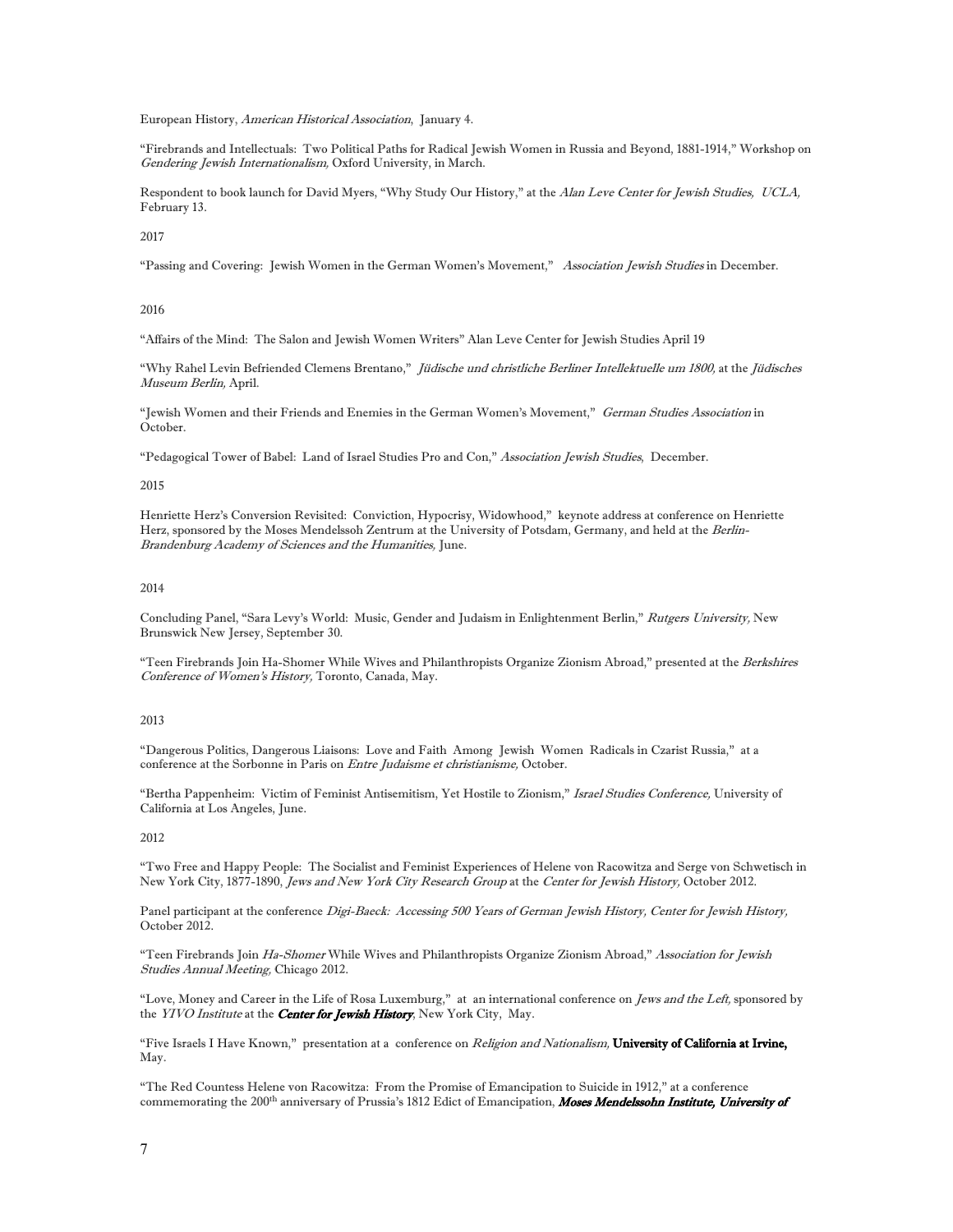Potsdam, March 12, 2012.

2011

Comment on conference Science and the Emotions: Transnational Emotional Cultures University of California at San Diego, February.

"Did Women Make Zionist History? Jewish Women in the First Two Aliyot," Beth El Synagogue, La Jolla, California, April.

2010

Comment at panel at the *American Historical Association* Annual Meeting, San Diego, January.

"Privilege, Genius and Claustrophobic Intimacy in the Lives of Fanny and Felix Mendelssohn," at the Lawrence Family Jewish Community Center La Jolla California, March.

"Letting Go of Hitler: Politics and Pedagogy in Holocaust Education," Teaching the Holocaust Symposium at University of California at Irvine," April.

"The Social History of Rosa Luxemburg," German Studies Association Annual Meeting, Oakland, California, October.

"Fugitive Virgins, Hebrew Maidens and Radical Populists: Did the Haskalah Motivate Women to Become Radicals in the Pale of Settlement?" Association of Jewish Studies Annual Meeting, Boston, December.

2009

"From the Business Wife to the High Culture Mother: The Origins of Reform Judaism in Modern Germany," Lichter Lecture, University of Cincinnati, January

"Masquerades and Open Secrets, Or New Ways to Understand Jewish Emancipation," keynote address, Versteckter Glaube oder doppelte Identititäte? Das Bild des Marranentums im 19. und 20. Jahrhundert, conference sponsored by the Moses Mendelssohn Zentrum, University of Potsdam, Berlin, March.

"Privilege, Genius and Claustrophobic Intimacy in the Lives of Fanny and Felix Mendelssohn," presented at a conference on Viewing Mendelssohn, Viewing Elijah at Arizona State University, April.

"Fugitive Virgins and Hebrew Maidens: Why Jewish Women Became Radicals in Czarist Russia," Department of History and Judaic Studies, *University of Minnesota*, November.

#### 2008

"Was Conversion Racial Suicide? How Jews Became Germans," Judaic Studies Program Lecture, Rutgers University, November.

"Jewish Socialists and the Conversion Problematic in Germany and Beyond," German Studies Association Annual Meeting, St. Paul Minnesota, October.

"How Jews Became Germans," German Studies Colloquium, San Diego State University, San Diego, April.

Invited paper, "The Conversion Problematic in German Socialism," for the conference, "Comparing Religious Conversion and Crypto-Religion in Christian and Muslim Societies," at the **Albert-Ludwigs University**, Freiburg, Germany, June 2008.

"A Torn Family Reunited through Reading Great Grandpa's South Saint Paul Diary," St. Paul Jewish Community Center, November.

2007

"Was Conversion Emancipation or Racial Suicide? Using Nazi Archives to Write Jewish History," Faber Lecture in Judaic Studies, Princeton University, December 5, 2007.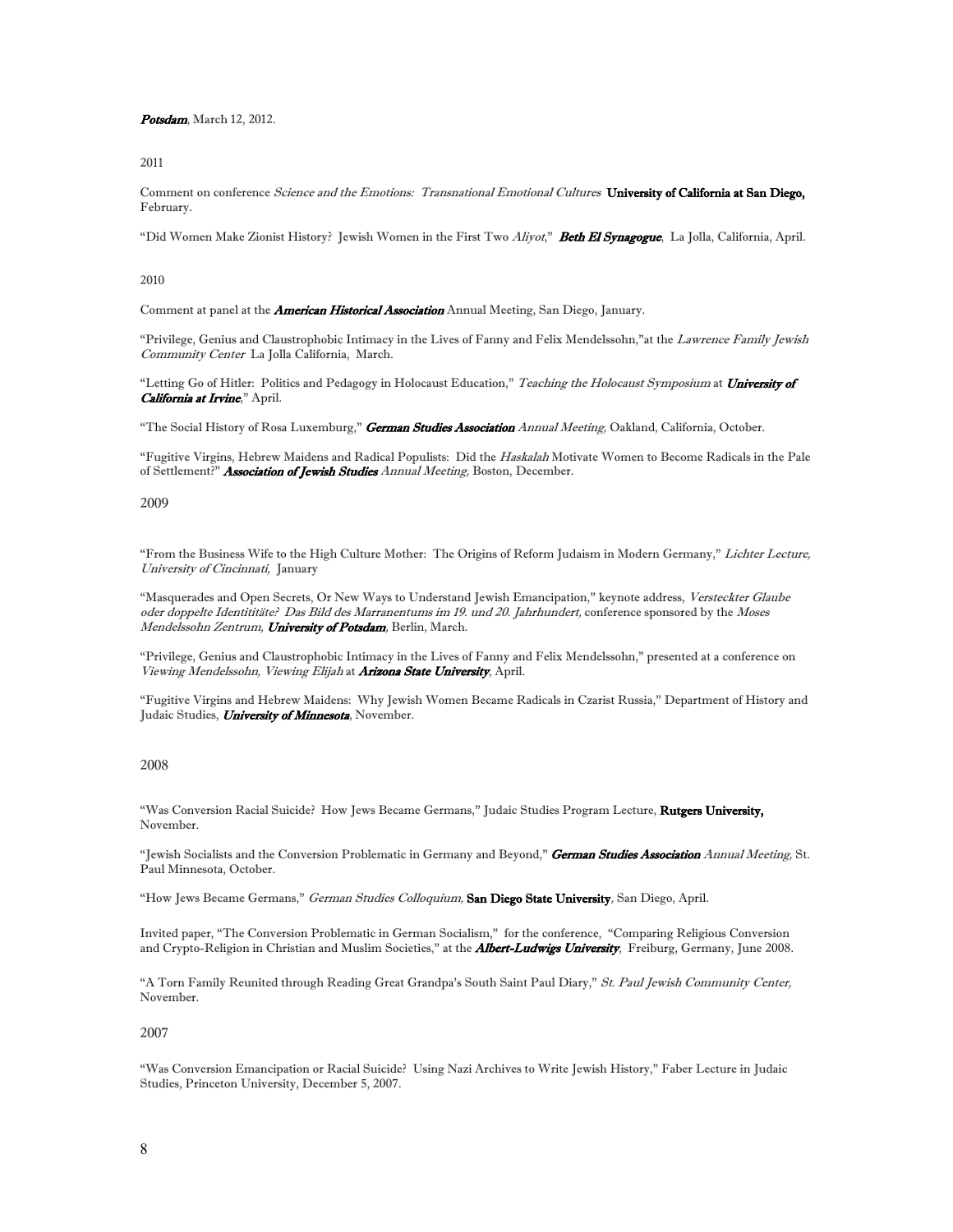Scholar in Residence, three lectures, *Temple of Aaron Congregation*, St. Paul Minnesota, May 2007

Scholar in Residence, four lectures, *Temple Beth Am*, Seattle Washington, January 2007

Comment at a panel at the Histories of the Aftermath: The European Postwar in Comparative Perspective conference at UCSD, February 16-17.

"The Empire of Darkness: Why Jewish Women Became Radicals in Russia and Beyond," April 17, UCSD Center for the Humanities Lecture Series on Religion and Violence; also as a lecture in the 2007 Warner Memorial Lecture Series, Agency for Jewish Education, Coronado Public Library, March 15.

2006

Talk at a panel, "New Directions in Jewish Studies," at the University of California at Irvine, May 22.

Chair of panel on "Mothers and their Daughters/Daughters and their Mothers: Narratives on Being Jewish," December 17, and participant in a panel of "Directors of Jewish Studies, December 18, Association for Jewish Studies annual meeting, in San Diego.

Lecture tour sponsored by the United States Department of State in Budapest Hungary, March. Keynote address to a conference on "Jewish Intellectual Women in Europe: Gendering History, Politics and Culture," at the Central European University; "Four Paths to Emancipation for Jewish Women in Modern Europe," at the Central European University March 14; classroom lecture at the University of Miskolc on "Jews and the Napoleonic Wars on March 13; lecture on "The Burden of German Guilt and Zionist Problematics" at the Budapest Holocaust Center, March 16

#### 2005

"Interpreting Jewish Conversion Rates in Nineteenth-Century Berlin: Theilhaber's 'Racial Suicide' or Scholem's 'Flight of the Avant-Garde?" at the Minda de Gunzburg Center for European Studies, Harvard University, October 26.

"How Jewish were the Jewish Salons?" at the Jewish Women's Archive, Brookline, Massachusetts, October 27.

"Refusing to Pay the Entry Ticket of the Lie: Emancipation and Assimilation Without Baptism in the Lives of Gabriel Riesser and Ferdinand Lasalle," at a conference on German Jewry—Memories of the Past—Visions of the Future, 50<sup>th</sup> Anniversary of the Leo Baeck Institute in Jerusalem, May 2005

Panelist at a Workshop, "After Memory? New Directions in German-Jewish Cultural Studies," University of California in Los Angeles, April 18

Comment at a panel on "Jewish Girls on the Threshold of Modernity: A Cross-Cultural Perspective," at the Berkshires Conference of Women's History, ScrIpps College, June 5.

Welcoming remarks and comment at a panel, *Jewish Masculinities in Germany* conference at UCSD, December.

"The Lessons of Victor Klemperer's Unhappy Jewish Identity," conference on Representation of the Holocaust, Genocide and Other Human Rights Violations, Thomas Jefferson Law School San Diego, January 17.

Talk at a panel on "Affirmation, Indifference, Assimilation: Identity Choices of Jeweish Salonieres and of Jews Today," New Center for Arts and Culture, at the McMullen Museum of Art, Boston College, Boston, October 27.

"The Subtle Pains of Jewish Men in Nineteenth-Century Germany, or Masculinity and Racial Melancholy," Department of History, UCSD, October 6.

## 2004

"The Business Wife and the High Culture Mother: Competing Roles for Jewish Women in Nineteenth-Century Germany," Judaic Studies Program and Department of History, University of Minnesota in March.

"From the Business Wife to the High Culture Mother, and Other Tales of Jewish Women in Germany," public lecture Jewish Studies Program, California State University at Long Beach, December 16; informal talk to UCSD Hillel on November 2, 2004.

"Ararat on the Erie Canal: A Zionist Fantasy in Buffalo New York in 1825," Abraham Nasatir Lecture in American Jewish History, Lipinsky Institute for Judaic Studies, San Diego State University, September 18, 2004.

2003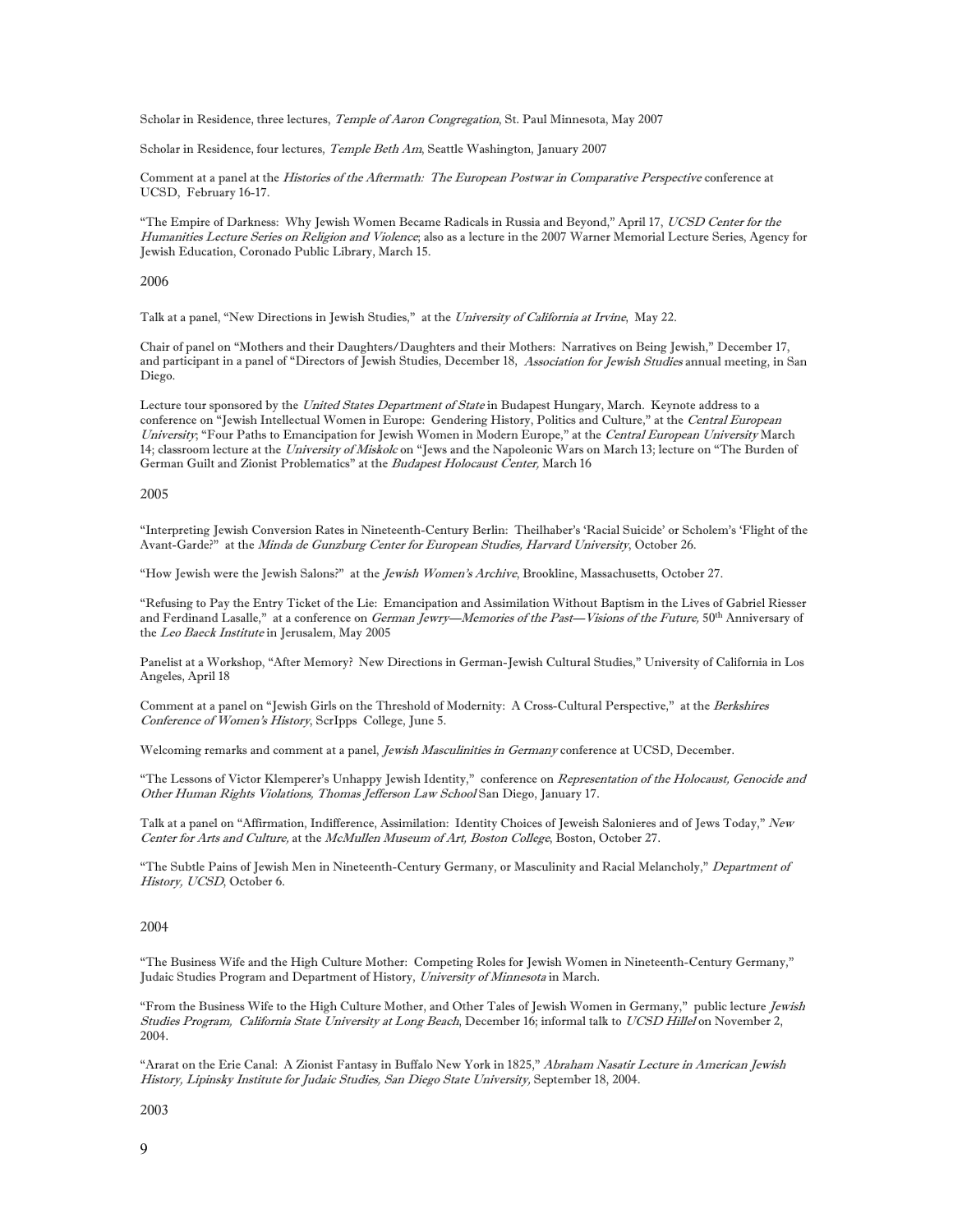"Be Careful What You Wish For: The Missing Women in the New Picture of Jewish Masculinity," paper for the Colloquium on Gendering Modern German History sponsored by the Institut für die Geschichte der deutschen Juden in Hamburg, Germany, October 2003.

"Duels, War, and Citizenship: Gender Politics and Jewish Politics in Early German Nationalism," lecture at the Moses Mendelssohn Center at the University of Potsdam, June 2003.

"The Business Wife and the High Culture Mother: Competing Roles for Jewish Women in Nineteenth-Century Germany," Harvard University Divinity School Program in Women's Studies and Religion in Denver, Colorado, in February; presented at a seminar in German Literature at Columbia University in November 2003.

#### 2002

"Intimacy, Nationality and Masculinity, Or the Difficult Lives of Jewish Men in the Nineteenth Century," conference on Gender and Jewish Fate at the Van Leer Institute Jerusalem, 2002. I was the chair of the organizing committee in Jerusalem for this conference.

"The Power of Conversation: A Dialogue on the Jewish Salons in the German Past," with Dr. Emily Bilski, at the Leo Baeck Institute Jerusalem, March 2002.

"Workshop on the Uniqueness of Conversion in Germany," with Elisheva Carlebach of Queens College, at the Rozenzweig Center of the Hebrew University, Jerusalem, January 2002.

"Duels, War, and Citizenship: Gender Politics and Jewish Politics in Early German Nationalism," at a conference at Tel Aviv University in January 2002, as a lecture at Bar Ilan University in April 2002.

#### 2001

"Duels, War, and Citizenship: Gender Politics and Jewish Politics in Early German Nationalism," World Congress of Jewish Studies, Jerusalem, August 2001.

"The Business Wife and the High Culture Mother: Competing Roles for Jewish Women in Nineteenth-Century Germany," at a conference on "Gender, Place and Memory in the Modern Jewish Experience at Bar Ilan University, January 2001.

"The Troubling Dialectic between Reform and Conversion in Berlin 1815-45," at a Leo Baeck Institute conference at Cambridge University, England, September 2001.

"Sexual Politics and Jewish Politics in the Life of Ludwig Börne," conference at on Ludwig Börne: Deutsche Schriftsteller, Jude, Demokrat at Beersheva University, Israel, May 2001.

#### 2000

"Jewish Patrons and Public Jews in Biedermeier Berlin," conference on "The European Ghetto as Public Space," at the Jewish Museum Vienna, November 2000.

"The Business Wife and the High Culture Mother: Competing Roles for Jewish Women in Nineteenth-Century Germany," public lecture at the University of Michigan and the University of Illinois (September 2000).

"Nostalgia and Self-Hatred Among Jewish Converts, Or the Real and Fictional Romances of Fanny Lewald and August Lewald," at the American Historical Association Annual Meeting, Chicago, January 2000, in a panel sponsored by the Leo Baeck Institute New York City.

"Theilhaber's 'Racial Suicide' or Scholem's 'Myth of Symbiosis? Interpreting Conversion Rates in Nineteenth-Century Berlin," at Consultation 2000: The Margins of Jewish History, College of William and Mary Virginia, May 2000.

"The Besieged Reform Community in Berlin, 1815—1823," conference on *Jewish Communities: New Historical, Literary, and* Anthropological Perspectives, at the University of Haifa, January 2000.

"Amalia Beer as Patron of the Israel Jacobson Temple in Berlin, 1815—23," at the Princeton University Judaic Studies Lunch Works in Progress Series, March 2000.

1999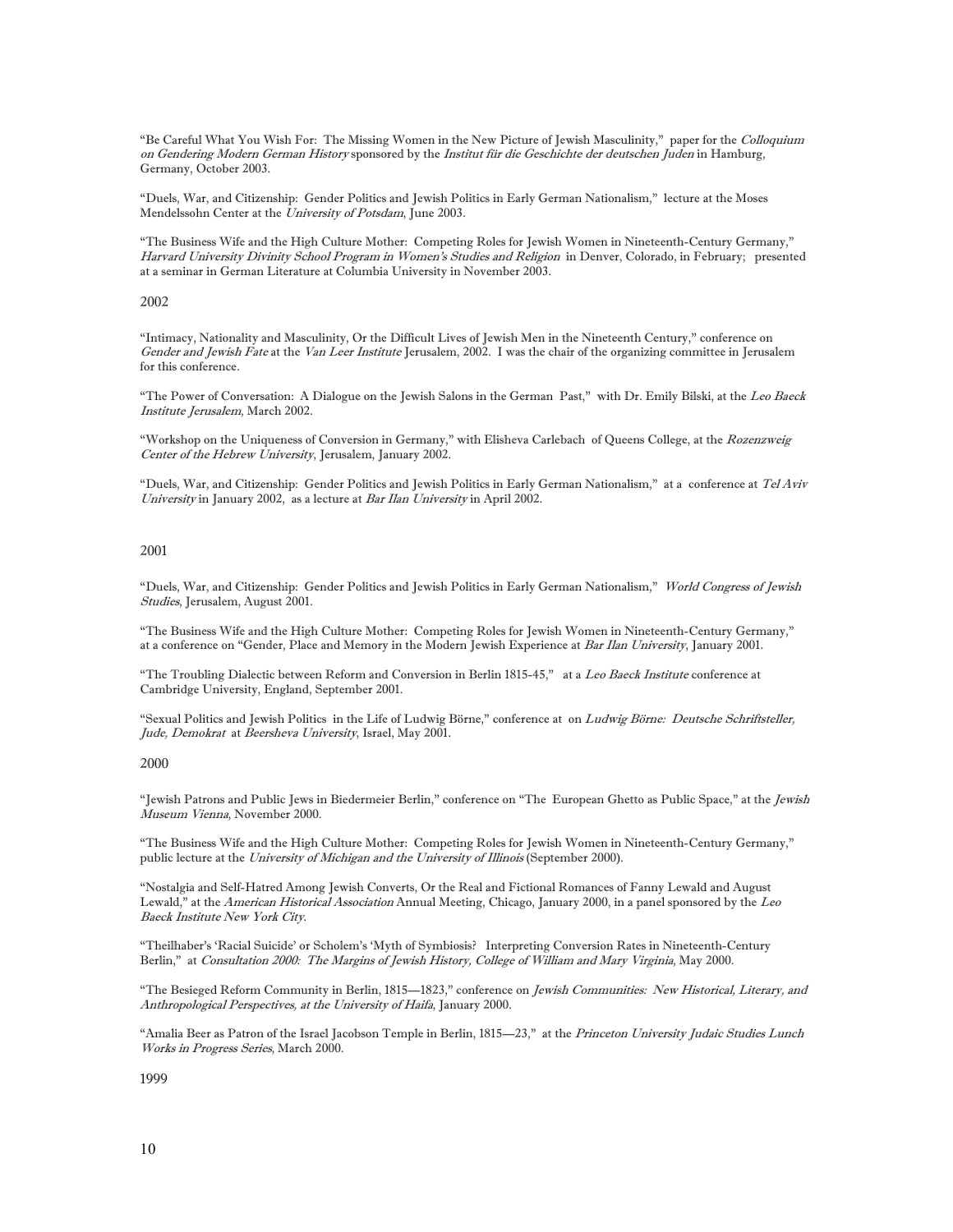"Amalia Beer as Patron of the Israel Jacobson Temple in Berlin, 1815—23," at the Association for Jewish Studies Annual Meeting, Boston, December 1999; at the University of Duisburg in March 1999, and as a public lecture at the Leo Baeck Institute, New York City, April 1999;

"'People Like Us Cannot Be Jews:' Ambition and Self-Hatred Among Rahel Varnhagen and Her Friends," 1999 Berkshire Conference on the History of Women, University of Rochester, June 1999. 1998

"Amalia Beer as Patron of the Israel Jacobson Temple in Berlin, 1815—23," a presentation sponsored by the Women's Studies in Religion Program of the Harvard Divinity School, Scarsdale New York October 6, 1998;

"Rahel Varnhagen: Was She a Self-Hating Jew?" invited lecture, German Historical Institute, Washington DC, September 24, 1998.

### 1997

"Why Delphine Became A Heroine in Nineteenth-Century German Fiction, Or, Jewish Women, Intermarriage, and the Reform of Judaism," paper at the World Congress of Jewish Studies in Jerusalem, in August of 1997, and as a seminar paper at Ma'yan, The Jewish Feminist Research Group, at the Jewish Theological Seminary in New York City, November l997.

"The Despised Queen: The Life of a Court Jewish Woman in Seventeenth-Century Berlin," the annual Shulamit Magnus Lecture in Jewish Women's Studies, sponsored by The Center for Jewish Women's and Gender Studies of the Reconstructionist Rabbinical College, Philadelphia, February 1997.

"The Odd Couple and the Family Crisis: The Paradoxical Emancipation of Jewish Women in Germany, 1803---49," an invited lecture at the Jewish Museum in Amsterdam, January 25, 1997 and at the Center for Historical Analysis at Rutgers University in March, 1997.

"Goodbye to the Women Worthies," at The Seminary of Judaic Studies, July 1997.

"The Conversion Mania in Berlin: Who? When? And Why?", at the University of Leiden, January l997.

#### 1996

"The Conversion Mania in Berlin: Who? When? And Why?", paper at the Association for Jewish Studies, Boston December l996 .

Lecture on "Does Explaining Mean Forgiving?" at the Holocaust Museum in Washington D.C., sponsored by the SUNY Binghamton Alumni Association, in June 2, 1996.

"Why did the Christian Gentleman Assault the *juedische Elegant*?" at the Center for Historical Analysis, Rutgers University, April 25, 1996.

## 1994

"Leaving Judaism for a Man, Leaving Judaism for a Career: Gender and Conversion in Nineteenth-century Germany," Annual Women's History Month lecture, Yeshiva University, March 1994.

#### 1993

"Left Antisemitism in Berlin, 1812--1819," conference sponsored by the Common Security Forum on "Antisemitism in History," Cambridge University, England, July 1993.

### 1992

"'Less their Peculiar Beliefs than their Peculiar Noses:' The Efficacy of Conversion in Nineteenth-Century Berlin," delivered at the American Historical Association annual meeting in Washington D.C. in December, 1992.

#### 1991

"The Lure of Assimilation and the Pull of Roots: Jewish Women in Past and Future," invited lecture, Bates College Maine, March 1991; Women's Studies Lunch, SUNY at Binghamton, April 1991.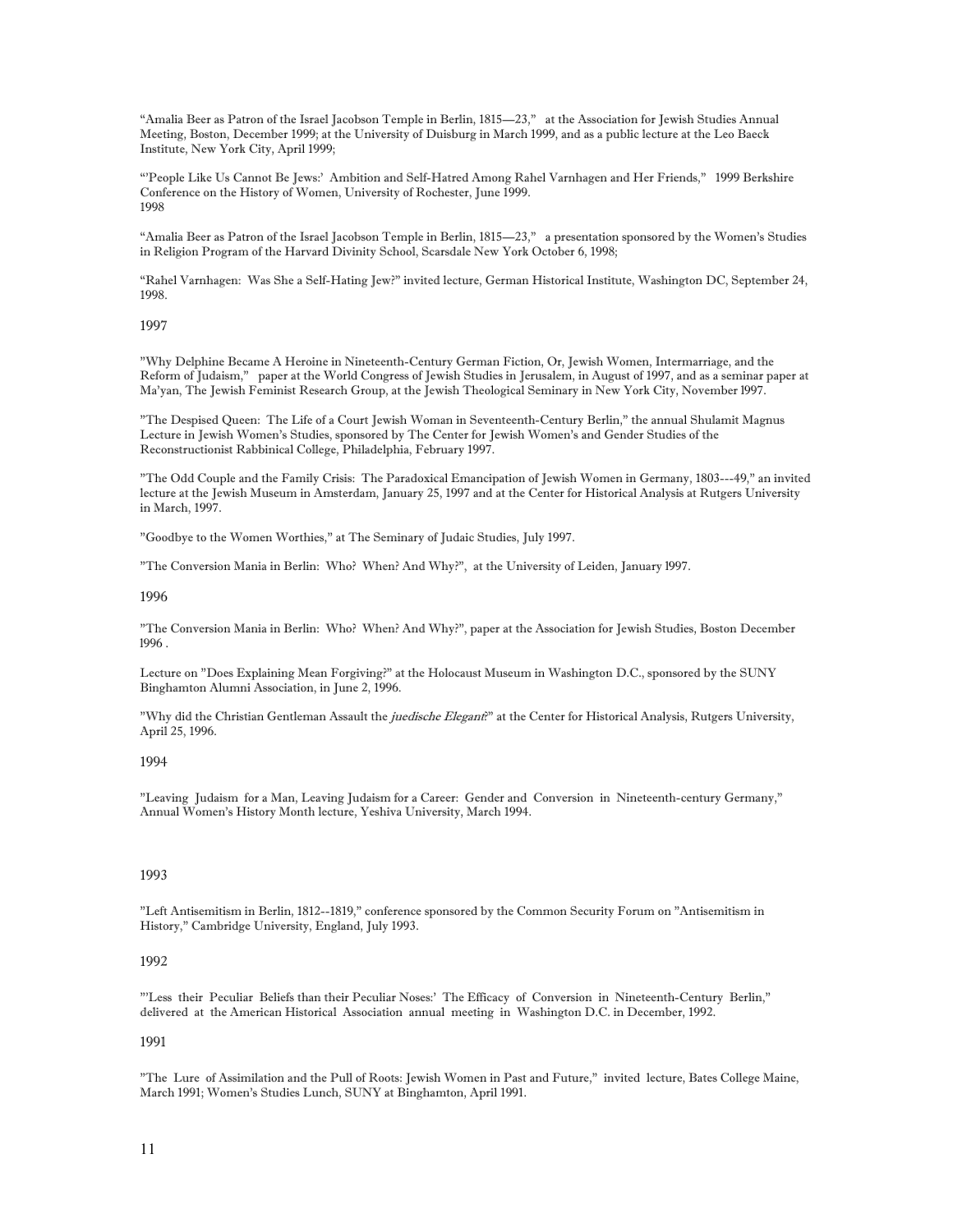1990

"L.6eaving Judaism for a Man: Conversion and Intermarriage in Germany, 1812-1847," Harvard Divinity School lecture, March 1992; conference on "Jewish Women in Germany" in Heidelberg, March 1991; Colloquium on Women in Religion at the Annenberg Research Institute, May 1991; at the Faculty Seminar of the Leo Baeck Institute, December 1990.

1989

"Women at the Edge of Judaism: Female Converts in Germany, 1600-1750," Judaic Studies Faculty Seminar, University of Pennsylvania, December 1989.

"Why Fanny Lewald Envied Rahel Varnhagen," Modern Languages Association Meetings, December 1989, Washington,  $D C$ 

"The Meaning of Conversion in the German-Jewish Past," invited lecture, German Historical Institute, Washington, D.C., March 1989; at Harvard University in April 1989.

"The Genealogy Bureaucracy in the Third Reich," Leo Baeck Institute; Jerusalem; Ben Gurion University, Beersheva; Haifa University, Spring 1988; History Department, University of California at Santa Cruz, November 1988, Leo Baeck Institute, New York 1989.

# POPULAR LECTURES

2021

"Bertha Pappenheim, Patient of Freud, Orthodox Feminist, and the Campaign Against Jewish Prostitution," Tapestry Lecture Series, Jewish Community Center, San Diego, October

"Why Jewish Women Terrorists Plotted to Murder the Czar in 1881," Mandelbaum Lecture Series Jewish Community Center San Diego at the Coronado Library, November

"Changing Shape of Antisemitism from the Crusades to the Present," Sharpe Medical Center series October

"Jewish Race Suicide and Nazi Race Hatred," Congregation Kol Ami, Salt Lake City, Utah, April

2020

"From the Shtetl to the Barricades: How Jewish Women Became Political in Russia and Beyond," Mama Loshn Festival, Yiddish Arts and Academic Association, July [Zoom].

"Everything You Need to Know about BDS to Talk to Your Children and Grandchildren about Israel," Jewish Collaborative of San Diego, February 22.

Goldie Tuesday Shabbos Show Episode 13, Facebook live.

2019

"Eleanor and Franklin Roosevelt Debate the Jewish Refugees," Sholem Residence, St Paul Minnesota December 10.

"Henriette Szold: Overcoming Personal Tragedy to Become the Founder of Hadassah," Bat Harim Hadassah Chapter, San Diego, December 2.

Introduction to the film "Hitler versus Picasso and the Others," San Diego Jewish Film Festival, February.

2018

"How Radical Jewish Women Created the Kibbutz," Sholom Residence, St. Paul, Minnesota June 16

Comment on film on "Moritz Daniel Oppenheim," San Diego Jewish Film Festival, February 15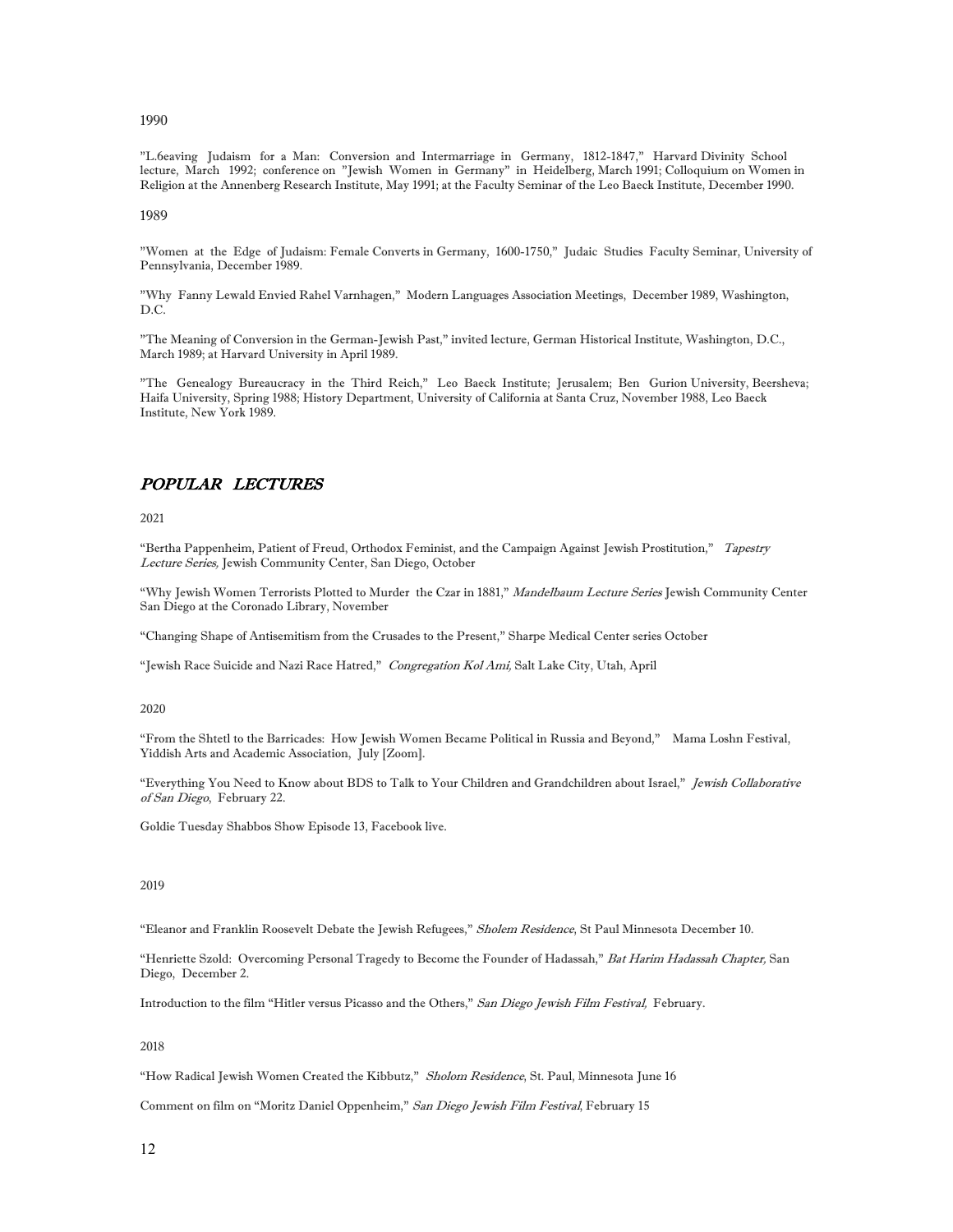"Ben Gurion and the Tragedy of Labor Zionism," Temple Adat Shalom, February 25.

2017

Respondent, film on "The People Versus Fritz Bauer," San Diego Jewish Film Festival, February.

"The Roosevelts and the State Department Debate the Fate of Jewish Refugees," Temple Adat Shalom, April 19.

"Jews and the Slave Trade: Revisiting a Painful Past and a Painful Debate," Congregation Kol Hadash, Berkeley California, November 17.

## 2016

 "Manya Shochat and her Travelling Guns: From Pogrom Self-Defense to the First Kibbutzim," Congregation Kol Hadash, Berkeley, November.

"Israel-Palestine," faculty panel on What's New for Washington DC at UCSD, November. 2014

Talk on "My Family Roots Trip to Latvia," at the Spring Symposium of the Poway, California Interfaith Group, May.

2011

Introduction to Amira Hass Lecture for the UCSD Burke Lectureship , November 15.

Panel on Genocide, April UCSD

Moderator at panel, "Rethinking Israel-Palestine: Building Bridges at Home and Abroad," UCSD Student Event, April 28.

2010

"Why Jewish Americans Need to Work for Peace," Hillel of San Diego UCSD, April.

Talk at the Melton Graduation, Agency for Jewish Education, April.

"The Holocaust Living History Workshop," Family Weekend for Parents at UCSD, September.

"Victor Klemperer's Unhappy Jewish Identity," Beth El Congregation, September.

"Was Conversion Racial Suicide or Emancipation?" Agency for Jewish Education Coronado Lecture Series," October.

2009

"Did Women Make Zionist History? Jewish Women in the First Two Aliyot," Beth El Synagogue, La Jolla, California, April 2008

"How Jews Became Germans," Dor Hadash Synagogue, September

"Zionism Then and Now," Beth El Congregation, June

"Just an Ordinary Jew," Jewish Film Festival, January

"Keep Not Silent," film commentary, Eveoke Dance Theatre, March

# BLURBS ON BOOK JACKETS

Tim Grady, Deadly Legacy: German Jews and the Great War (Yale University Press, 2017)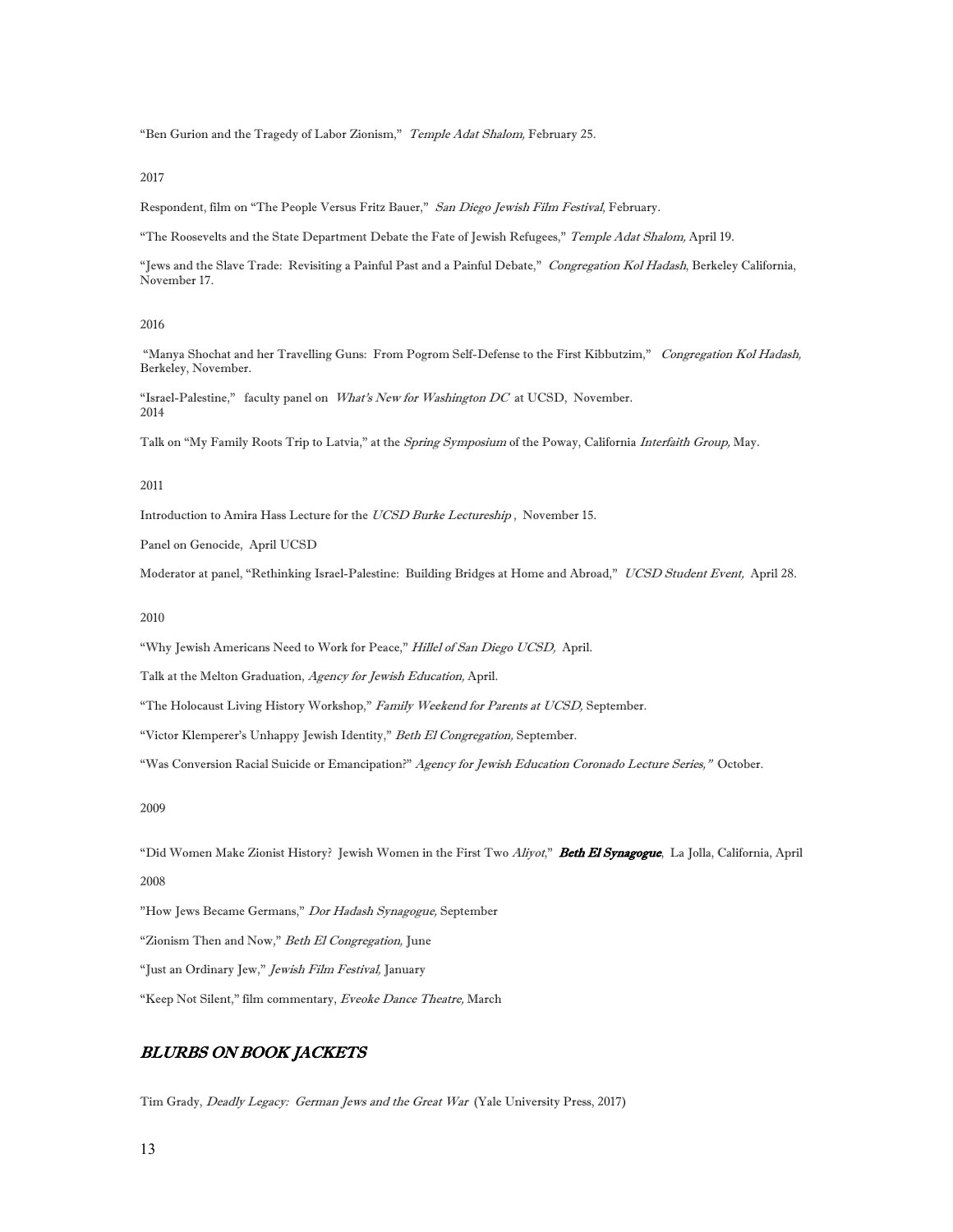Pascale Hughes, Hannah's Dress: Berlin 1904-2014 (Wiley Publishers, 2017)

Esther Hakim and Nancy Rosenfeld, eds., Dorothy Bar Adon, Writing Palestine (Academic Studies Press, 2017)

Joyce Avrech Berkman, editor, Contemplating Edith Stein (University of Notre Dame press, 2006)

# PROFESSIONAL SERVICE

Outside evaluator, Jewish Studies Program at California State University Long Beach, November 2018.

Chair of luncheon for the Modern Europe Conference Group at the American Historical Association Annual Meeting, January 2010.

Hans Rosenberg Book Prize Committee, American Historical Association, January 2011

Member of Program Committee, German Studies Association, October, 1992.

Program Committee, 2003 German Studies Association Conference, New Orleans.

# GRANT PROPOSALS REVIEWED

Der Wissenschaftsfond, Vienna, Austria, October 2007; Social Science Research Council Canada 1990; European History Panel, National Endowment for the Humanities Dissertation Grants, 1993 and 1994; Translations Program, National Endowment for the Humanities, fall 1994.

## BOOK MANUSCRIPTS REVIEWED

University of New England Press, Jewish Women and Rabbis in Vienna; Biography of Fromet Guggenheim Mendelssohn for the Central European University Press, Budapest, Hungary; Exposing Gender in Jewish History, Festschrift for Paula Hyman, edited by Marion Kaplan, Indiana University Press; Farrar Strauss and Giroux, New York City; Westview Publishers, Boulder Colorado; D.C. Heath and Company; Indiana University Press; Syracuse University Press; State University of New York Press; Markus Wiener Publishers, Princeton New Jersey.

# PROMOTION EVALUATIONS

Department of History, University of California at San Diego: (2010 and (2004). Department of History, University of California at Irvine (2011); Department of History, Boston University (2018); Department of History Northeastern University (2018).

## PUBLIC MEDIA PROJECTS REVIEWED

Channel 13 WNET New York City; Consultant Spring 2010, *The Generations Project,* [television show on Jewish conversion in Germany]

# ACADEMIC JOURNAL ARTICLES REFEREED

Jewish Quarterly Review, Princeton New Jersey; German History (England); Journal of Women's History; Journal of the History of Ideas, Jewish History (Haifa); Marxist Perspectives; Nashim; History of Education Quarterly

# ORGANIZER OF ACADEMIC CONFERENCES

Jewish Masculinity in Germany conference at UCSD December 2005

As Director of a Conference on "The Meaning of Gender in German History" (April 1986 at Rutgers University), with a followup Graduate Student Workshop at the Berkshires Forum in conjunction with the German Women's History Study Group.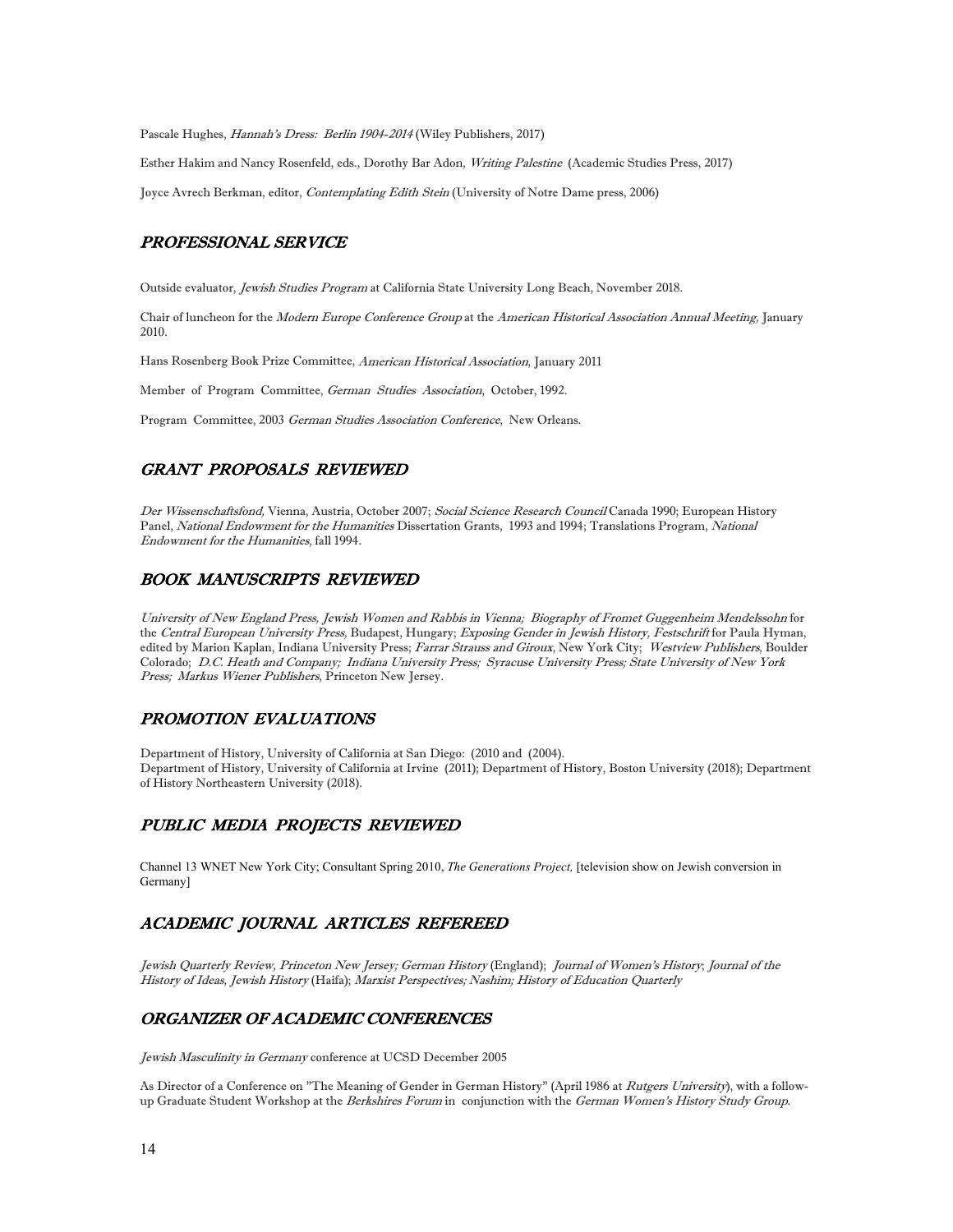National Advisory Board and Coordinator, Binghamton Regional Conference, Spring 1983, Organization of American Historians Project on Integrating the History of Women into Survey Courses.

Berkshires Conference of Women Historians: Planning Committee for Sixth and Seventh Conferences on the History of Women, 1984 and 1987 conferences

Chair of planning committee, conference on Gender in German-Jewish History, December, Leo Baeck Institute Jerusalem December 2002.

# ACADEMIC COMMUNITY SERVICE AT UCSD and SARAH LAWRENCE COLLEGE

Undergraduate Committee, Department of History, 2018-22.

Committee to recommend new Chair of Department of History, 2019

Divisional Representative, Senate Council UCSD, 2017-18.

Director of the *Judaic Studies Program*, UCSD, July 2013—July 2015 and Interim Director Spring Quarter 2022.

Founding Director of the Holocaust Living History Workshop, a joint project of the Judaic Studies Program and the Library at UCSD, which brings local Holocaust survivors and students and faculty together for collaborative learning, based on the Visual History Archive of the Shoah Foundation.

Introducing Rabbi Michael Lerner to the Eugene M. Burke Lectureship on Religion and Society on "The Politics and Theology of Spiritual Progressives," November 9 2008, UCSD; Introducing Amira Hass, Burke Lectureship UCSD November 15, 2010. Service on the Board of the Burke Lectureship, 2021-22.

"The Politics of the Moment in the Middle East," panel at Sarah Lawrence College, April 2001.

Speaker at two sessions at the San Diego Jewish Book Fair, 2005 and 2007.

Panel participant at the San Diego Women's Film Festival, 2007.

# GRANTS

---For the Jewish Masculinity in Germany conference, December 2005: Center for Humanities, UCSD; German Academic Exchange Service, New York City; University of Southern California.

---Hewlitt-Mellon Semester Leave from teaching, Sarah Lawrence College, fall 2001; (\$15,000)

---Flik International Travel Grant to Germany and Israel, Sarah Lawrence College (Summer, 1997; \$1300); ---Fulbright Research Professor (CIES), Hebrew University of Jerusalem (awarded February 1987; \$21,000).

---American Council of Learned Societies Fellowship (awarded February, 1987; \$12,000).

---As Director of a Conference on "The Meaning of Gender in German History" (April 1986 at Rutgers University), with a follow-up Graduate Student Workshop at the Berkshires Forum in conjunction with the "German Women's History Study Group": Social Science Research Council (\$3,500); DAAD (\$9,000); Council for European Studies, Columbia University (\$2,500); Rutgers University (\$2,200).

---American Council for Learned Societies Travel to Foreign Conference (April 1986, \$600, declined);

---Travel to Collections, National Endowment for the Humanities (Summer 1985, \$500)

---State University of New York at Binghamton Union of University Professionals Experienced Faculty Travel Award (1987, \$750).

---National Endowment for the Humanities Summer Stipend (1981, \$2,500).

---American Philosphical Society (1981, \$1,000).

---University Award of the Research Foundation of the State University of New York (1981, \$3,800).

---IREX (International Research and Exchanges Board) Post-doctoral Grantee in Poland at the Institute of History, the